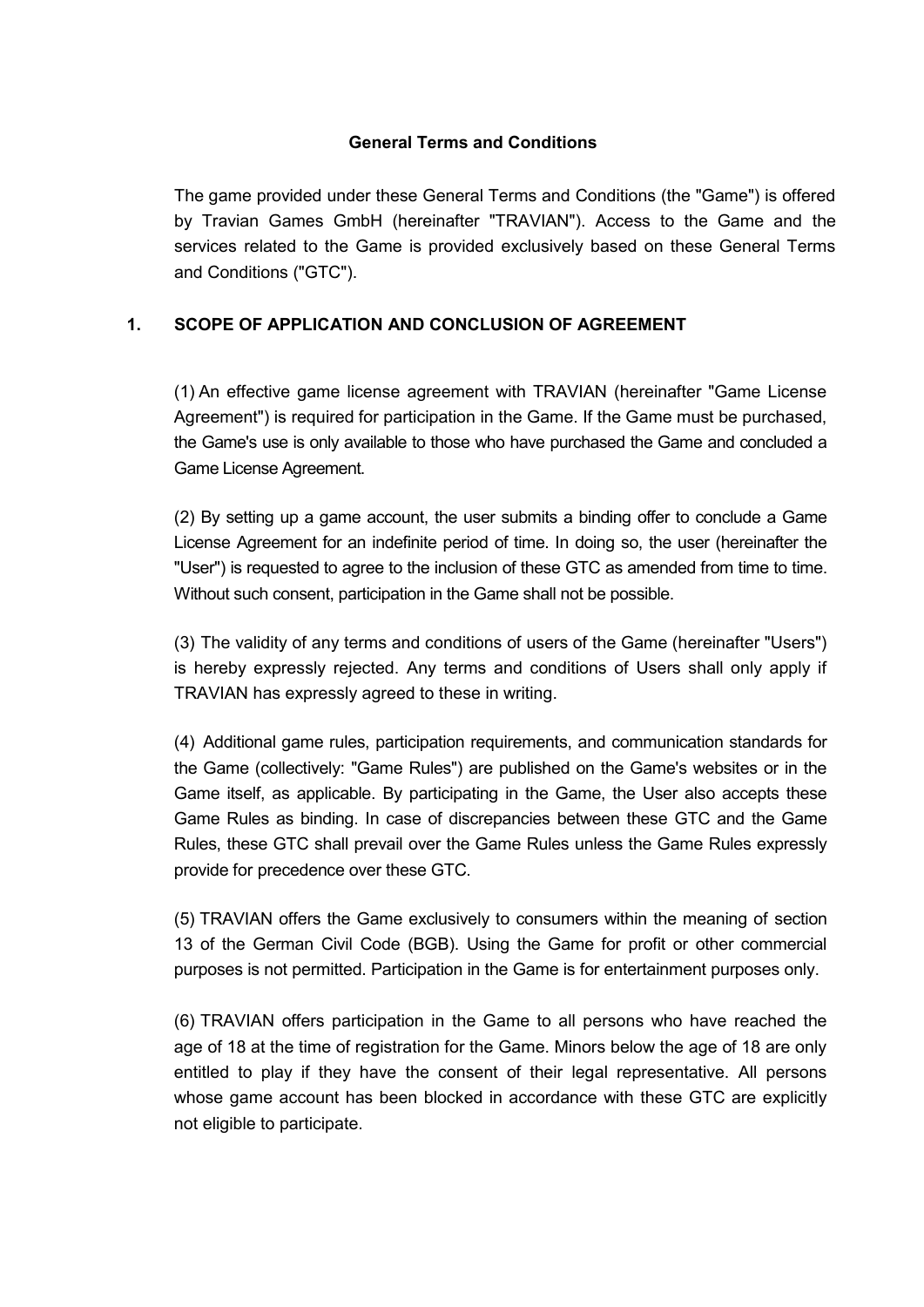(7) TRAVIAN shall be entitled, but not obliged, at any time to demand written evidence for the User's age of majority, or rather, the declaration of consent of its legal representative. When a User below the age of 18 continues to use their game account upon reaching the age of 18, their consent shall be effective instead of the consent of their legal guardian.

(8) The agreement must be concluded in person. Registration and login by third parties, particularly third parties who make registrations of individual persons commercially with various tele-media providers (registration services or entry services), are not permitted.

(9) With the successful setup of a game account, a Game License Agreement is concluded that entitles the User to use the Game under the following conditions.

## **2. DESCRIPTION OF SERVICES**

(1) TRAVIAN offers Users free use of the Game. In addition, TRAVIAN offers the User the possibility of acquiring paid credits that can be used, among other things, to activate premium features (additional paid functions). Credits are bound to the respective gameworld and are only valid for the game account with which they were acquired. Premium features may be subject to terms and expire over time. The respective terms are clearly indicated at the time of purchase. Where available, Users may also have the option of purchasing virtual goods or bundles of such virtual goods against payment.

(2) For the duration of the existence of the Game License Agreement, TRAVIAN grants the eligible Users (see Section 1) a simple right to use the Game that is limited in terms of territory, time, and content, and is revocable, non-exclusive, non-sublicensable, and nontransferable in its respective current version. The right of use applies exclusively to private, i.e., neither commercial nor industrial use. The right of use is limited to the gameworld selected with the game account. A User may not have more than one game account per gameworld at any one time.

(3) The Game is a live game inherently characterized by the fact that it can change at any time. TRAVIAN reserves the right to further develop the Game or the gameworlds, the various free features, and the premium features in order to maintain interest in the game for as many Users as possible in the long term. The User shall be appropriately informed in this respect. No additional costs shall be incurred to the User as a result of such changes.

(4) TRAVIAN reserves the right to discontinue the operation of the Game or individual gameworlds at any time without giving reasons. TRAVIAN shall announce the discontinuation of the operation of the Game or the gameworld in advance with a reasonable period of notice in accordance with Section 9 of these GTC.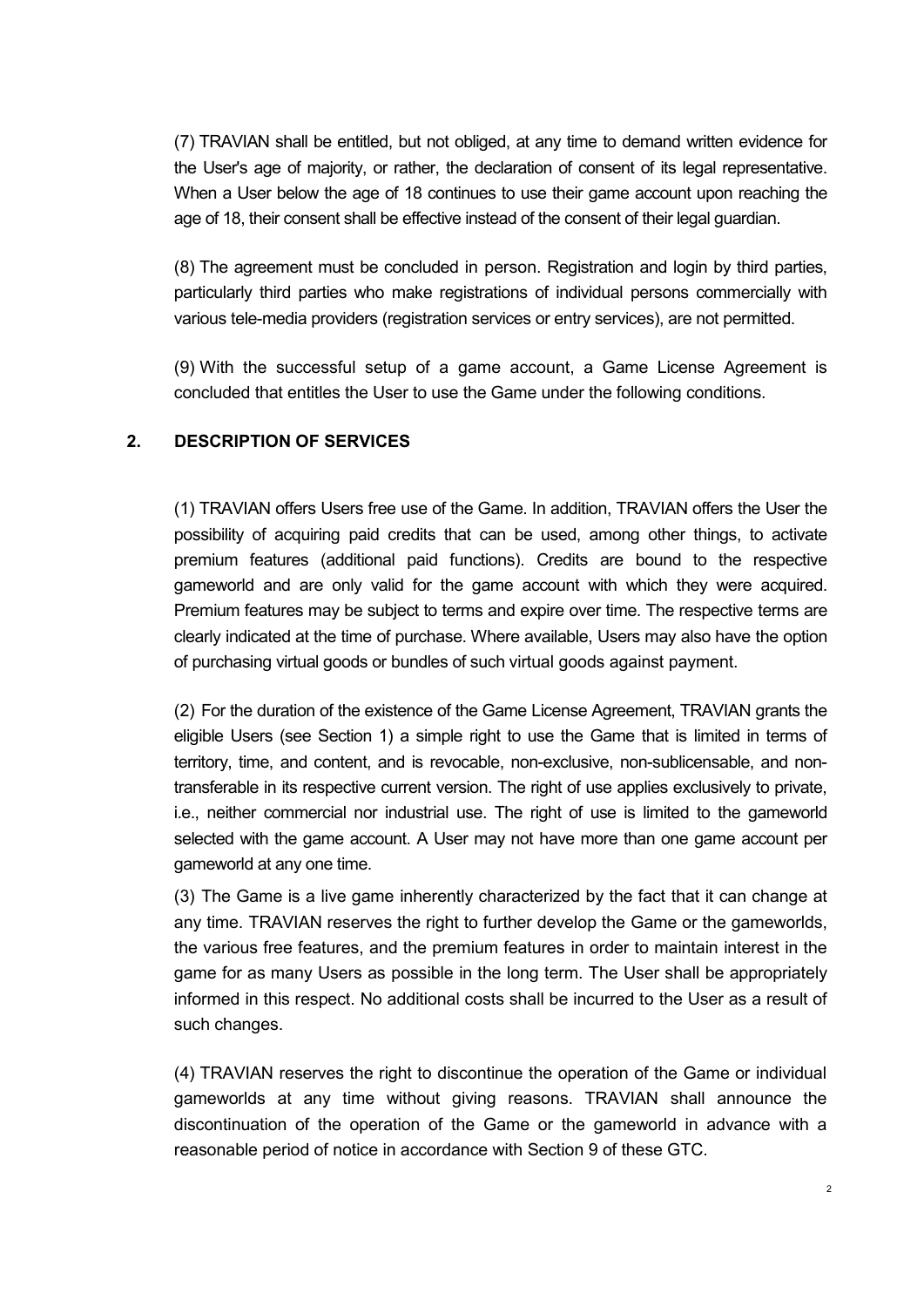(5) The following provisions of this Section only apply to Games organized in rounds: Each gameworld goes through a life cycle ("Game Round"), which is influenced by the progress of the players in that gameworld. At the end of the Game Round, the Game ends with a winner, and the respective gameworld is reset, with all participants losing their game progress achieved up to that point. This is a fundamental game mechanic. Accordingly, Users are not entitled to retain their game situation or position at the end of the Game Round or transfer it to another gameworld.

(6) At the end of a Game Round, Users may request that credits already purchased and not used be transferred to another gameworld specified by the User. Credits can only be transferred to gameworlds of the same Game and country version from which they were acquired. Special servers may have deviating rules, which shall be communicated at the start of the server. For premium features that have already been activated but whose use has not yet begun at the end of the Game Round, the credits used to activate the premium feature will be credited back to the User. The User shall receive corresponding instructions by email. TRAVIAN will inform the User in the email about any special cut-off periods to be observed for transfer to another gameworld and the consequences of non-compliance.

(7) Users are also entitled to the rights in Paragraph (6) if a round of the Game is ended prematurely due to a measure taken by TRAVIAN, and thus the natural end of the Game Round is not reached.

# **3. PAID ACQUISITION OF CREDITS OR VIRTUAL GOODS**

(1) For premium features, the purchase of credits, or the purchase of virtual goods, the prices stated on the website at the time of the respective order are valid. All prices include value added tax (if VAT is applicable). TRAVIAN is entitled to demand a fee for the acquisition of credits or virtual goods in advance.

(2) Should TRAVIAN incur chargebacks or cancellations due to behavior for which the User is responsible, TRAVIAN shall be entitled to discontinue the services and block the User's game account as well as terminate the Game License Agreement in accordance with the requirements of Section 9.

(3) TRAVIAN can offer the Users the option of having the block deactivated by paying the service fees owed plus the additional costs incurred by TRAVIAN and a processing fee. The offering of such an option is at the discretion of TRAVIAN. TRAVIAN will always offer such an option, subject to Paragraph (4) of this Section,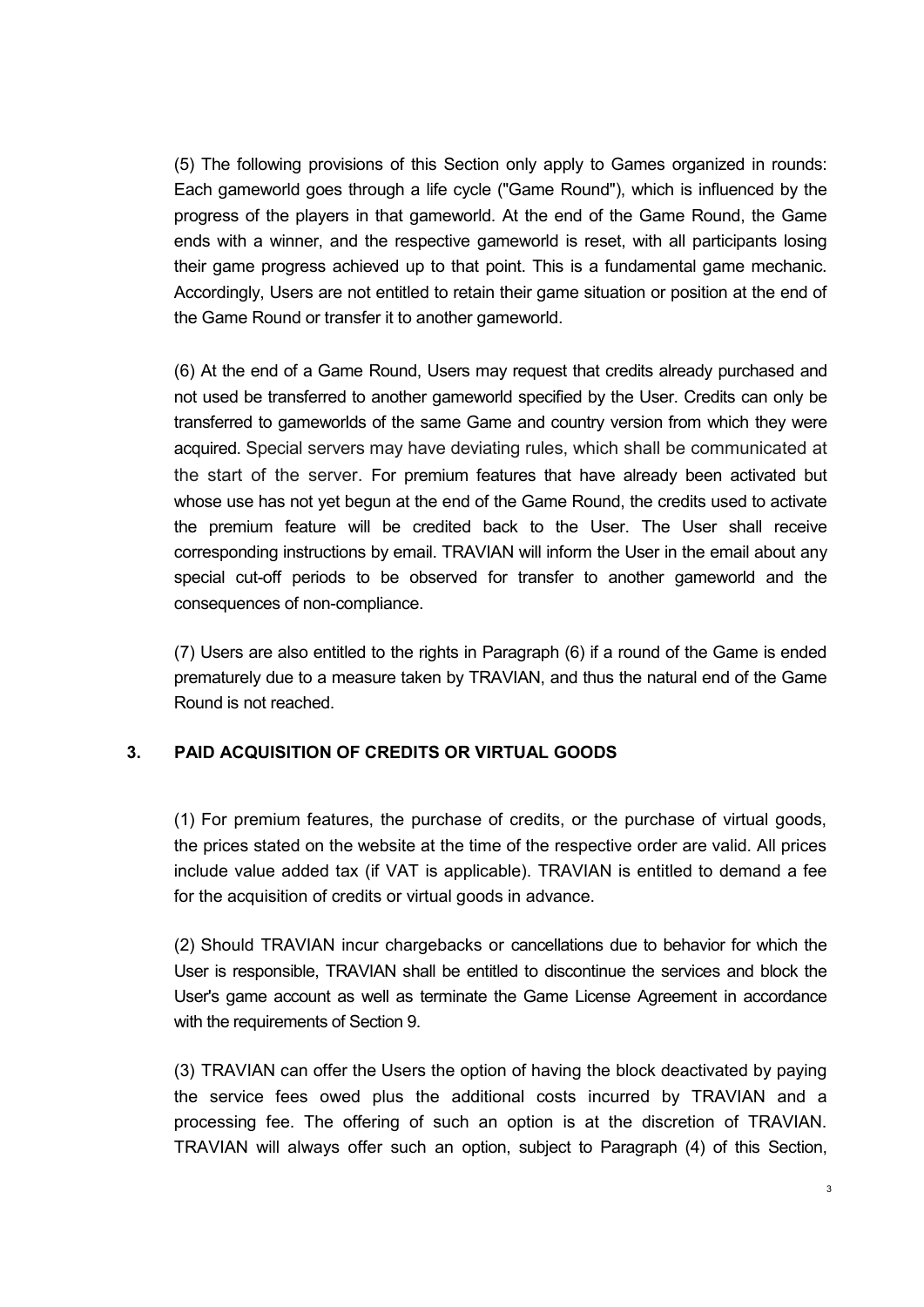provided that the User can demonstrate that the chargeback or cancellation was caused by a typo or similar excusable negligent or non-culpable conduct on the part of the User. TRAVIAN will always refuse to re-activate the service if there are serious indications of intentional behavior by the User. This applies in particular if there is reasonable suspicion that the cancellation or chargeback is due to attempted credit card fraud.

(4) For the following countries, the unblocking of a blocked game account is generally not possible for technical and legal reasons: Algeria, Armenia, Azerbaijan, Bahrain, Djibouti, Egypt, Indonesia, Iraq, Jordan, Kuwait, Lebanon, Libya, Mauritania, Morocco, Oman, Autonomous Palestinian Territories, Saudi Arabia, Somalia, Sudan, Tunisia, United Arab Emirates, Vietnam, Western Sahara, Yemen, Qatar.

## **4. VIRTUAL CURRENCY AND VIRTUAL GOODS**

(1) When credits are added to the User's game account, the User receives a simple right of use for the credits acquired, which is limited in time to the Game Round and in content to the gameworld, and which is non-transferable or sub-licensable. Accordingly, when referring to the transfer of credits, the terms "sell" or "buy" mean the transfer or acquisition of the right of use described above for a consideration. The terms "buyer", "seller", "sale", and "acquisition", and similar terms have a corresponding meaning in the context of credits. This shall also apply accordingly to other virtual goods.

(2) Any trading or exchange of credits, game money, or other virtual currencies, or any virtual goods used in connection with the Game for real money or other consideration outside of the Game is expressly prohibited. This shall not apply if such an exchange or trade is carried out directly with TRAVIAN or if TRAVIAN grants express permission for such a trade on platforms to be explicitly named by TRAVIAN. A violation entitles TRAVIAN to terminate the Game License Agreements of all Users involved in the respective incident in accordance with the requirements of Section 9 of these GTC.

(3) Notwithstanding all other agreements and the rights of TRAVIAN, the right to use the credits shall, in any case, end when the Game License Agreement concluded between TRAVIAN and the User ends.

## **5. WITHDRAWAL POLICY**

## **Right of withdrawal**

**You have the right to withdraw from this contract within 14 days without giving any reason.** 

**The withdrawal period will expire after 14 days from the day of the conclusion of**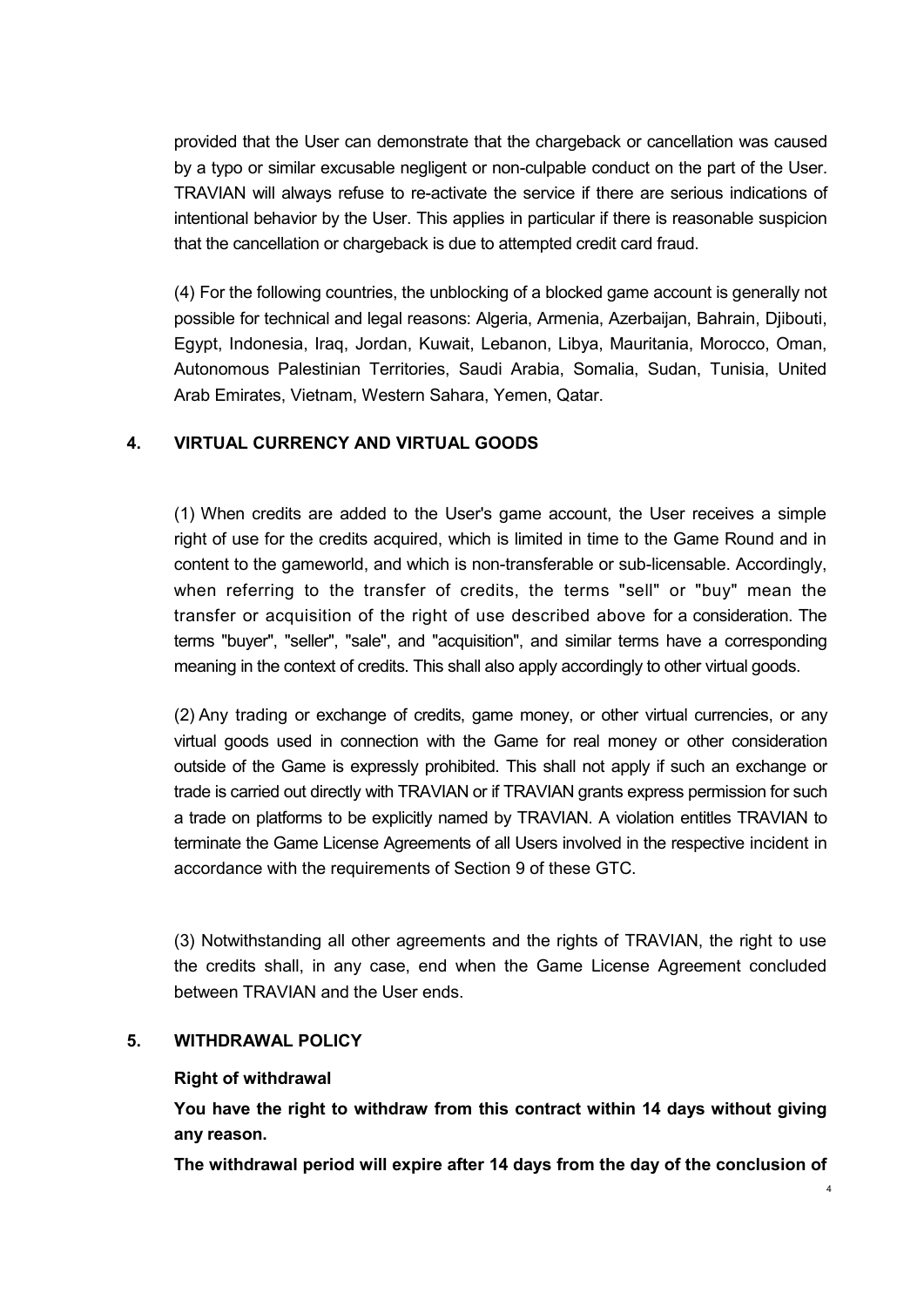**the contract.**

**To exercise the right of withdrawal, you must inform us (Travian Games GmbH, Wilhelm-Wagenfeld-Straße 22, 80807 Munich, Germany, phone +49 (0)89 324915- 0, fax +49 (0)89 324915-970, protest@traviangames.com) of your decision to withdraw from this contract by an unequivocal statement (e.g. a letter sent by post, fax, or email). You may use the attached model withdrawal form, but it is not obligatory.** 

**To meet the withdrawal deadline, it is sufficient for you to send your communication concerning your exercise of the right of withdrawal before the withdrawal period has expired.** 

**Effects of withdrawal** 

**If you withdraw from this contract, we shall reimburse to you all payments received from you, including the costs of delivery (with the exception of the supplementary costs resulting from your choice of a type of delivery other than the least expensive type of standard delivery offered by us), without undue delay and in any event not later than 14 days from the day on which we are informed about your decision to withdraw from this contract. We will carry out such reimbursement using the same means of payment as you used for the initial transaction, unless you have expressly agreed otherwise; in any event, you will not incur any fees as a result of such reimbursement.** 

> **END OF WITHDRAWAL POLICY**

#### **Model withdrawal form**

**(Complete and return this form only if you wish to withdraw from the contract.)** 

**- To: Travian Games GmbH, Wilhelm-Wagenfeld-Straße 22, 80807 Munich, Germany, fax +49 (0)89 324915-970, [protest@traviangames.com:](mailto:protest@traviangames.com)** 

**I/We (\*) hereby give notice that I/We (\*) withdraw from my/our (\*) contract of sale of the following goods/for the provision of the following service**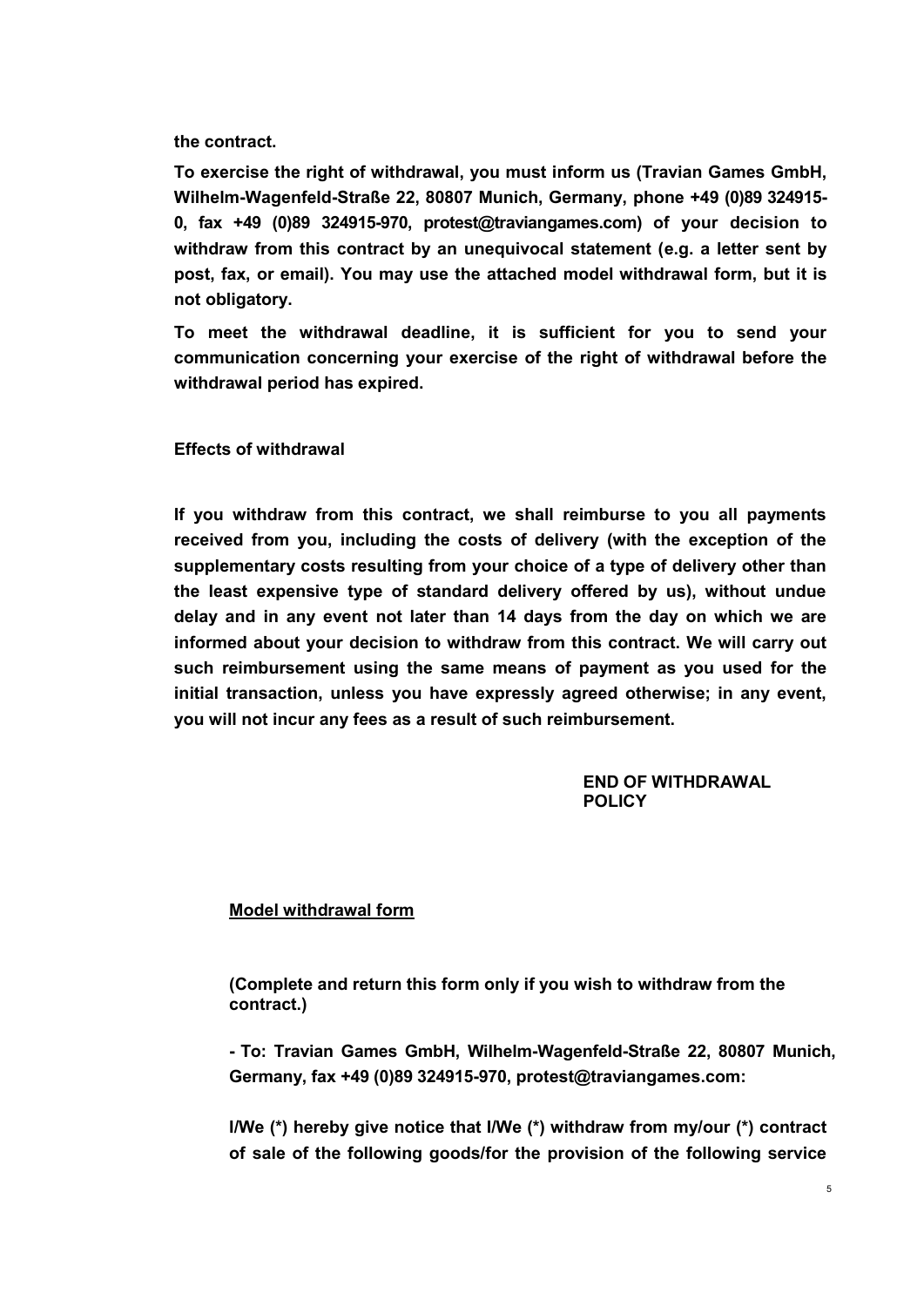- **Ordered on (\*) / received on (\*),**
- **Name of consumer(s),**
- **Address of consumer(s),**
- **Signature of consumer(s) (only if this form is notified on paper),**
- **Date**

**(\*) Delete as appropriate.** 

**Special notes:** 

**The right of withdrawal shall expire prematurely for contracts regarding the supply of digital content that is not contained on a tangible medium if TRAVIAN has begun with the performance of the contract after the User:** 

**1. has expressly consented to TRAVIAN beginning with the performance of the contract prior to expiry of the withdrawal period, and** 

**2. has acknowledged that by its consent, it loses the right to withdraw from the contract upon the performance of the contract having commenced.** 

**3. TRAVIAN has provided the User with confirmation in accordance with Section 312f of the German Civil Code (BGB).** 

The User is advised to state the name of the User, the game account, and the gameworld (if applicable) in the subject line of an email cancellation.

## **6. OBLIGATIONS OF THE USER**

(1) Game accounts are bound to the person registered at the beginning and may not be sold, traded, given away, or otherwise transferred, unless this has been expressly approved by TRAVIAN. A User may not share their game account with third parties unless this option is expressly permitted by the type of game account (in particular "dual accounts").

(2) The use of the Game is only permitted through the regular channels provided for this purpose. For browser games, this means that the usage is conducted via a common internet browser that has not been specifically modified or manipulated with the Game in mind. If, on the other hand, the Game requires the installation of a client, only the unmodified client software originating from TRAVIAN in its respective latest version may be used to play the Game. The use of older client software versions is, in most cases, not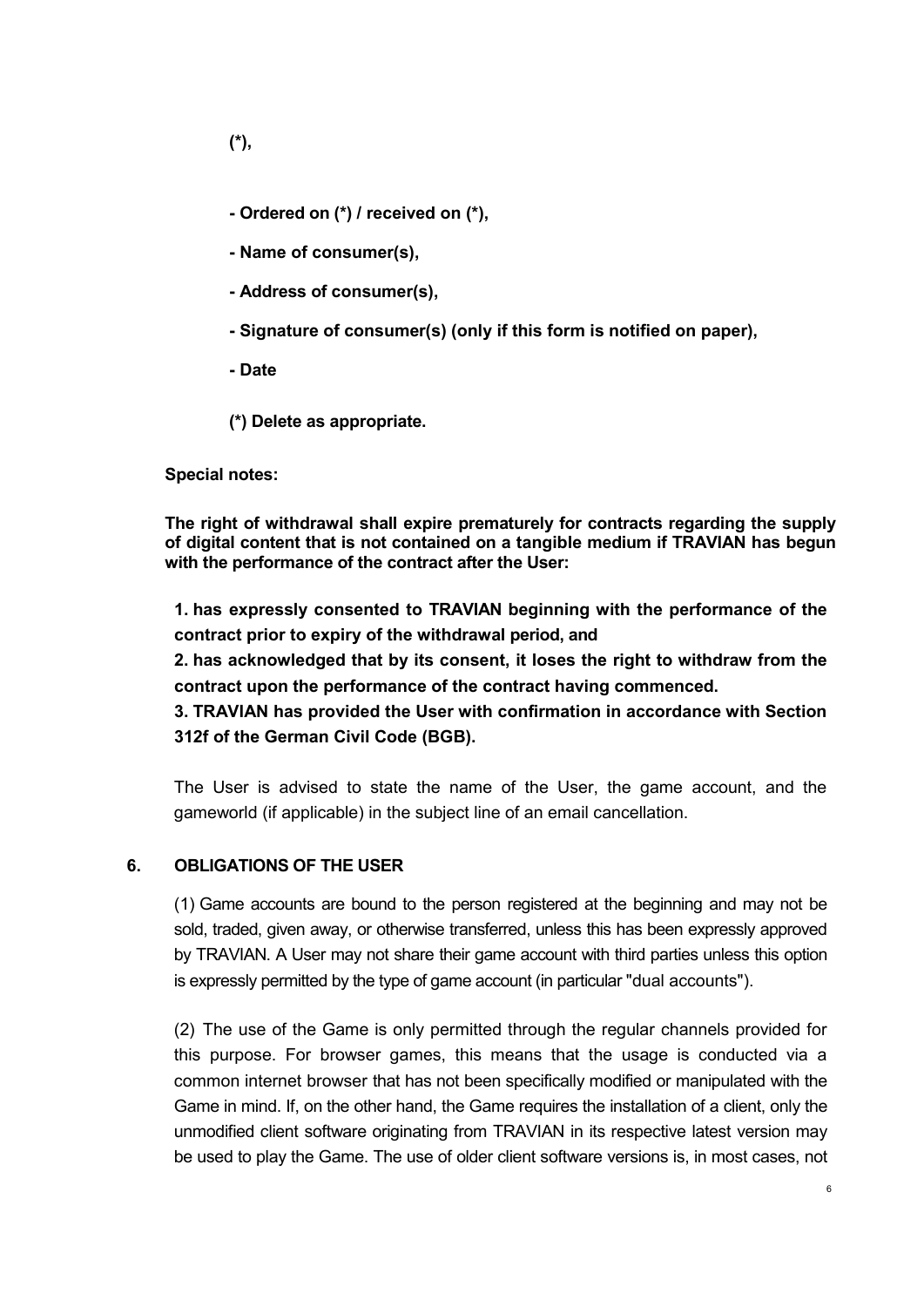possible for technical reasons. Use of the Game through modified client software originating from third parties is expressly prohibited.

(3) The User undertakes to comply with the laws and regulations applicable to them when using all websites and Games operated by TRAVIAN.

(4) The User undertakes to comply with the applicable Game Rules.

(5) The following actions are prohibited when using the Game and the communication and interaction options provided to the User by TRAVIAN, including the names and titles to be chosen by the User in the Game:

- Disseminating statements with insulting, harassing, violent, violence-promoting, riotous, sexist, obscene, pornographic, racist, morally reprehensible, or otherwise objectionable or prohibited content;
- Insulting, harassing, threatening, scaring, or slandering of other Users;
- Spreading statements with religious or political content;
- Distributing commercial advertising or correspondingly promotional statements;
- Any kind of spam or mass mailing of messages, especially messages with nongame related content, chain letters, pyramid schemes, and similar forms of spam;
- Spying on, passing on, or disseminating personal or confidential information of third parties (including TRAVIAN and TRAVIAN employees) or otherwise disregarding the privacy of third parties;
- Spreading untrue allegations about race, religion, gender, sexual orientation, origin, social position of third parties or the employees of TRAVIAN;
- Spreading untrue allegations about third parties or TRAVIAN;
- Pretending to be an employee of TRAVIAN or an affiliated company or partner of TRAVIAN;
- Unauthorized use of legally protected materials, in particular pictures, photographs, graphics, videos, music, sounds, texts, trademarks, titles, designations, software, or other contents of third parties;
- Use or distribution of prohibited content;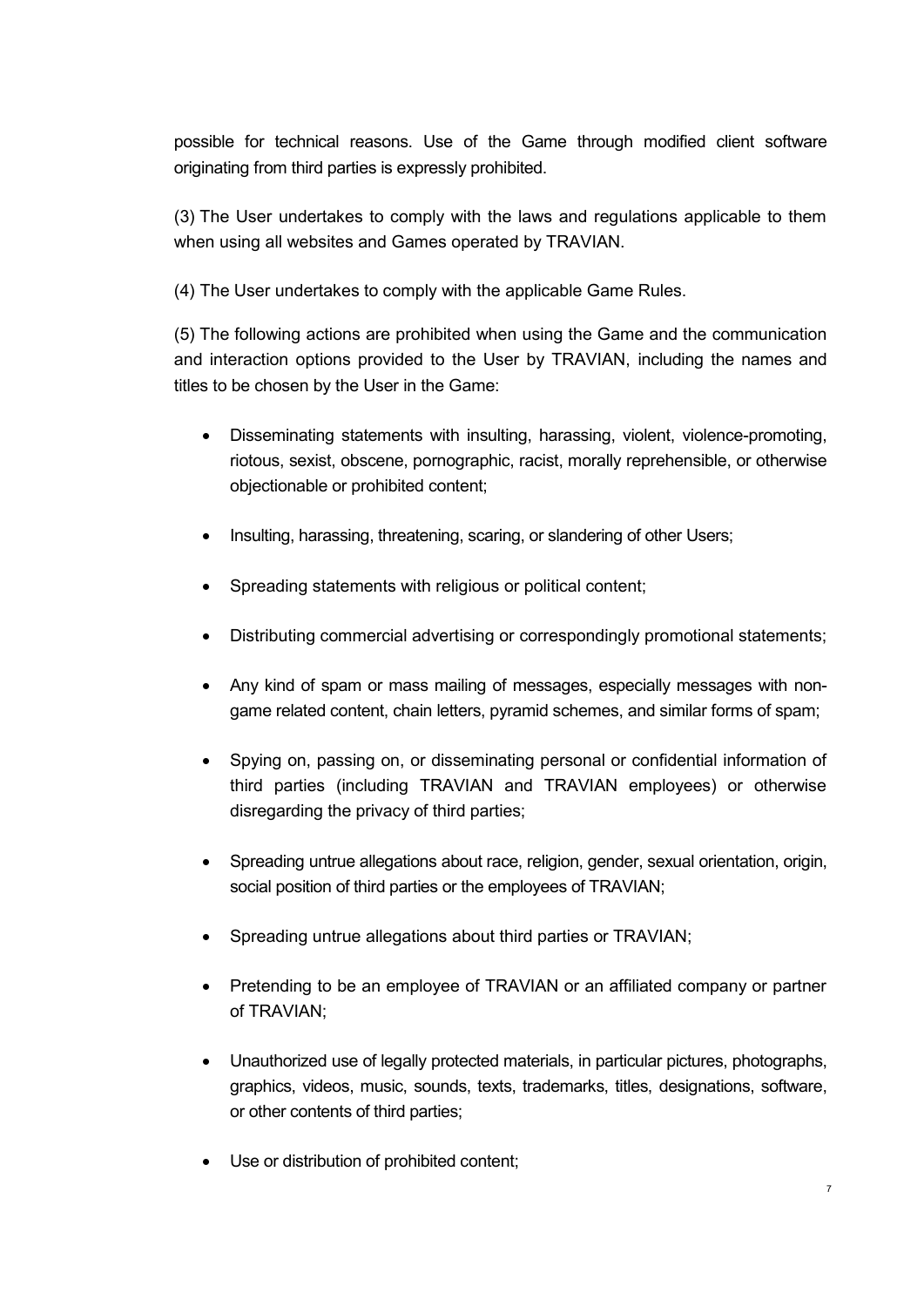- Deliberate exploitation of bugs, exploits, other errors, vulnerabilities, or weaknesses in the programming of the Game or the related website;
- Taking measures that could lead to an excessive load on the servers and/or massively affect the game flow for other Users;
- Hacking or cracking as well as the promotion or encouragement of hacking or cracking; this includes, in particular, the use of third-party software for this purpose;
- Creation or use of cheats, mods, or hacks, as well as the use of other software produced by third parties which purposefully alters the game experience of the Game, without this being expressly intended by the Game;
- Spreading files that contain viruses, Trojans, worms, or other malware;
- Use or distribution of software programs that have an automation function that assists the User in playing the Game or takes over the Game in whole or in part. This includes macros, bots, scripts, or other software programs and other "cheat utility" software programs;
- Modifying or altering the Game, the websites of the Game, or any part thereof;
- Using software that enables "data mining" or otherwise intercepts, alters, or collects information related to the Game, in particular data received and sent;
- Infiltrating the game servers or website servers of the Game.

(6) TRAVIAN only provides a platform for communication between the players. The User is responsible for the content of such communication. The platform is intended only for game-related communication. Systematic misuse of the platform made available for communication for non-game purposes is prohibited.

(7) A culpable violation of paragraphs (1) to (6) constitutes a breach of contract and may, depending on the severity of the act of infringement, result in a deduction of game progress, an immediate temporary suspension of the game account or an ordinary or even extraordinary termination of the Game License Agreement in accordance with the requirements of Section 9 of these GTC.

(8) TRAVIAN reserves the right to refuse the User the conclusion of a new Game License Agreement after a permanent blocking or deletion of a game account,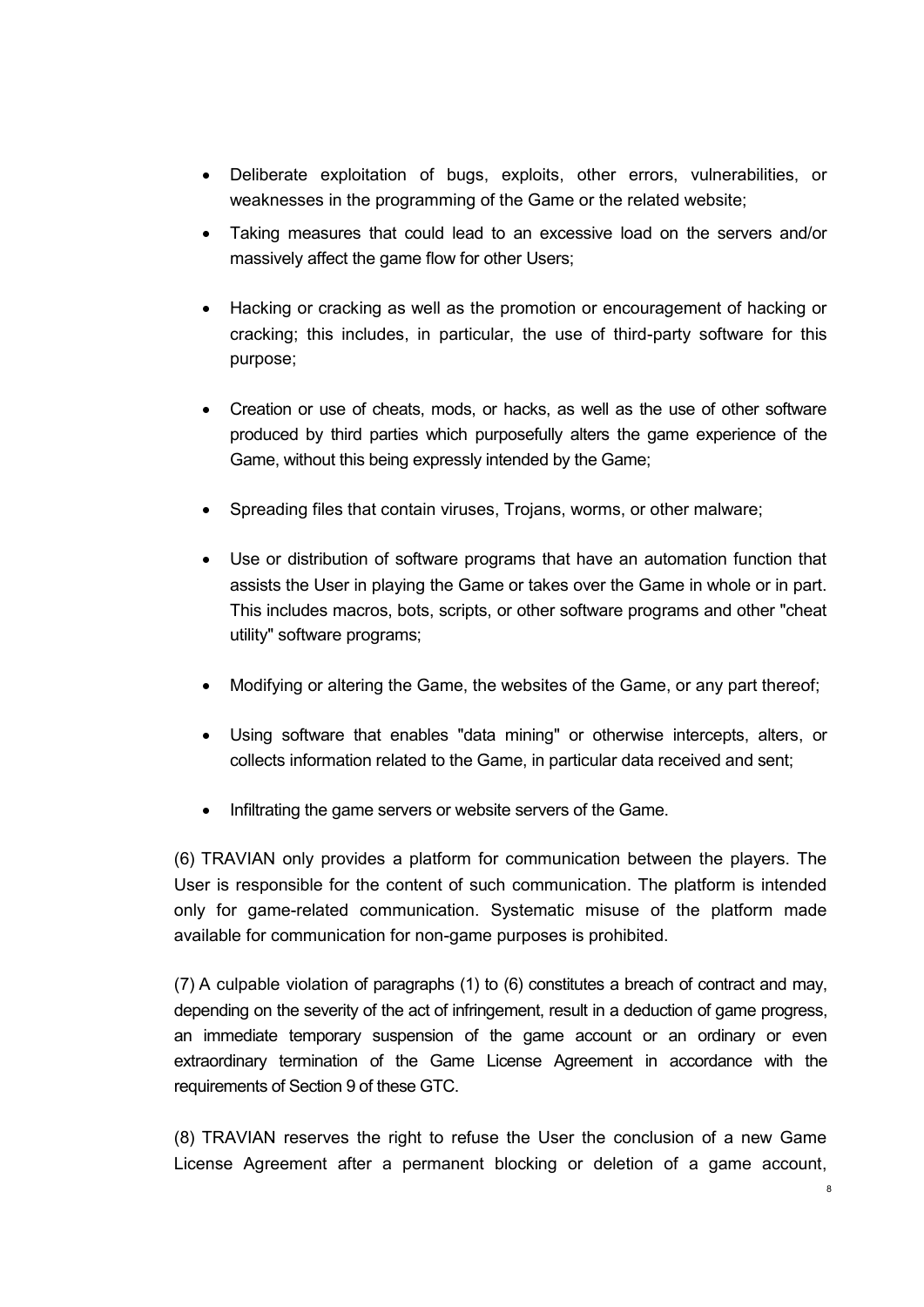especially after an extraordinary termination of the Game License Agreement caused by the User.

(9) The User must keep the password received for access to the Game confidential and change it regularly for security reasons. If a third party makes use of a User's game account after having obtained the related login data because the User is at fault for not sufficiently protecting such data against unauthorized access, the User must allow themselves to be treated as if the User themselves had acted. The User is free to prove that it was not the User who acted and that the User has sufficiently secured the game account against unauthorized access. For special dual accounts or comparable accounts offered by TRAVIAN for multiple Users, the authorized Users may share the account data as long as all authorized Users adhere to the special usage rules for the dual accounts and observe the applicable restrictions.

(10) TRAVIAN will communicate with the User mainly by email. It is the responsibility of the User to ensure that emails sent by TRAVIAN to the email address provided by the User during registration or later communicated to TRAVIAN reach the User and, in particular, that a spam filter does not block them, and that the User takes note of such emails.

# **7. RIGHT OF WARRANTY**

(1) Users are entitled to the statutory warranty rights for digital products.

(2) The User is encouraged to document in a meaningful manner any errors and bugs that may occur and, in particular, to report them to TRAVIAN via the provided support portal by logging any error messages displayed. This may be the only way for TRAVIAN to learn about the respective error or bug, and only then can it check whether and how an error correction is possible.

(3) TRAVIAN does not assume any guarantees in the legal sense, unless expressly agreed otherwise.

# **8. LIABILITY OF TRAVIAN**

(1) TRAVIAN shall have unlimited liability in the event of intent and gross negligence. In the event of a breach of essential contractual obligations, TRAVIAN shall also be liable for slight negligence, but in each case limited to the foreseeable damage. Essential contractual obligations, also known as "cardinal obligations," are those obligations that make the proper execution of the agreement possible in the first place,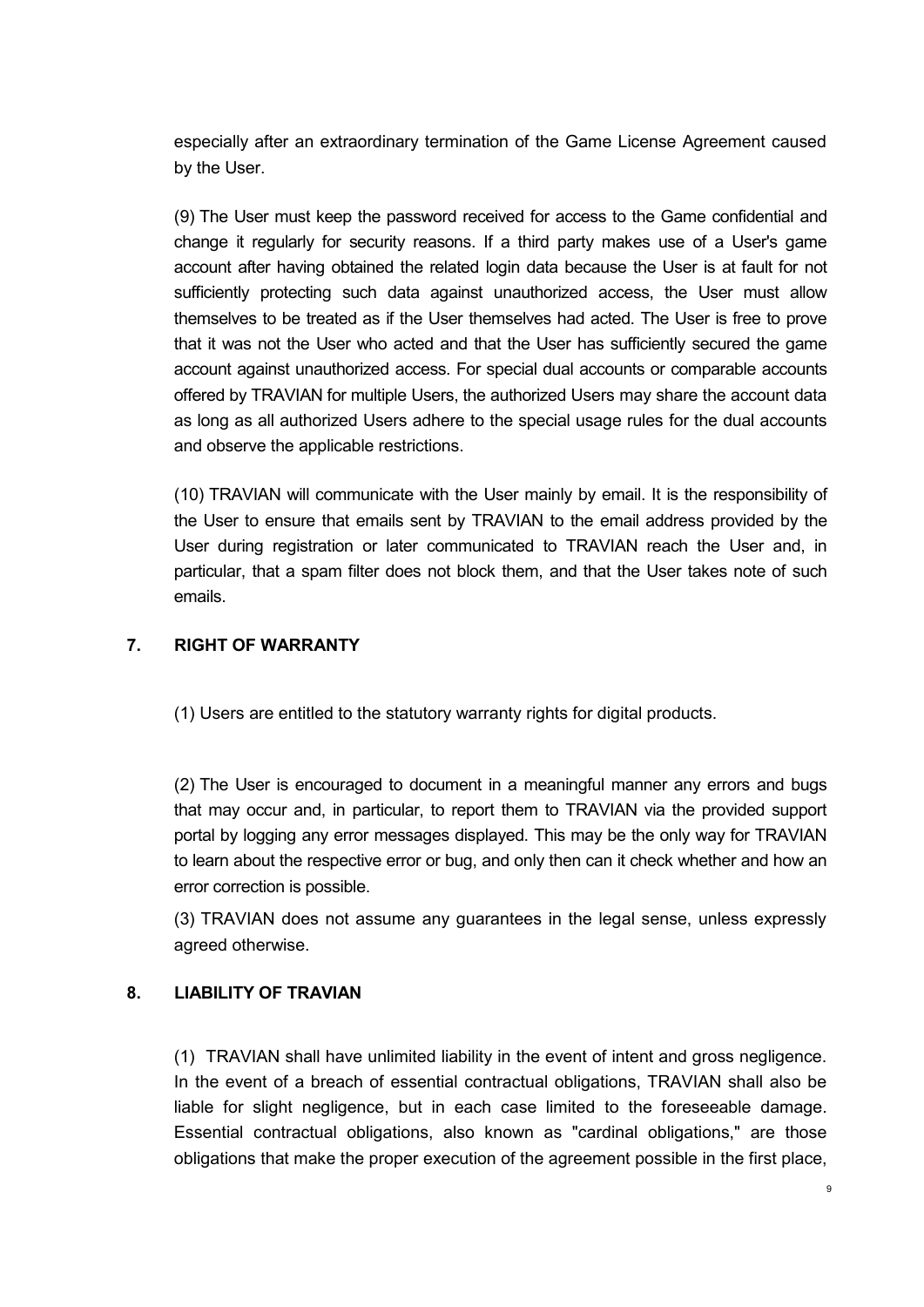whose violation endangers the achievement of the purpose of the agreement and on whose fulfillment the User may rely. Apart from that, liability is excluded subject to Paragraph (2) of this Section.

(2) The above limitations and exclusions of liability shall not apply in the event of fraudulent concealment of a defect, in the event of injury to life, body or health, or in the event that TRAVIAN assumes a guarantee. The liability of TRAVIAN under the German Product Liability Act shall remain unaffected.

(3) In the event of a loss of data, TRAVIAN shall be liable, except in the case of willful destruction of data or gross negligence, for up to a maximum of the costs which are or would be incurred to restore the data from a backup of the User.

(4) The above exclusions or limitations of liability shall also apply to the liability of the legal representatives, vicarious agents and assistants of TRAVIAN.

(5) A change of the burden of proof to the disadvantage of the User is not connected with the above regulations.

# **9. TERM AND TERMINATION**

(1) The Game License Agreement between the User and TRAVIAN is concluded for an indefinite period of time, unless otherwise specified in the specific offer made by **TRAVIAN** 

(2) The Game License Agreement may be terminated by either party at any time without having to state the grounds for such termination, unless a fixed term was expressly agreed. Ordinary termination by TRAVIAN becomes effective after one month. Ordinary termination by the User becomes effective after seven days. Should the data held by TRAVIAN be deleted by the User, this shall be deemed as termination by the User; this likewise applies to the request of the User to delete the data.

(3) The right of the parties to extraordinary termination of the Game License Agreement with immediate effect for good cause remains unaffected by the provisions above.

(4) TRAVIAN is entitled to terminate the Game License Agreement for good cause in particular if:

• the User does not use their game account for a period of at least 12 months despite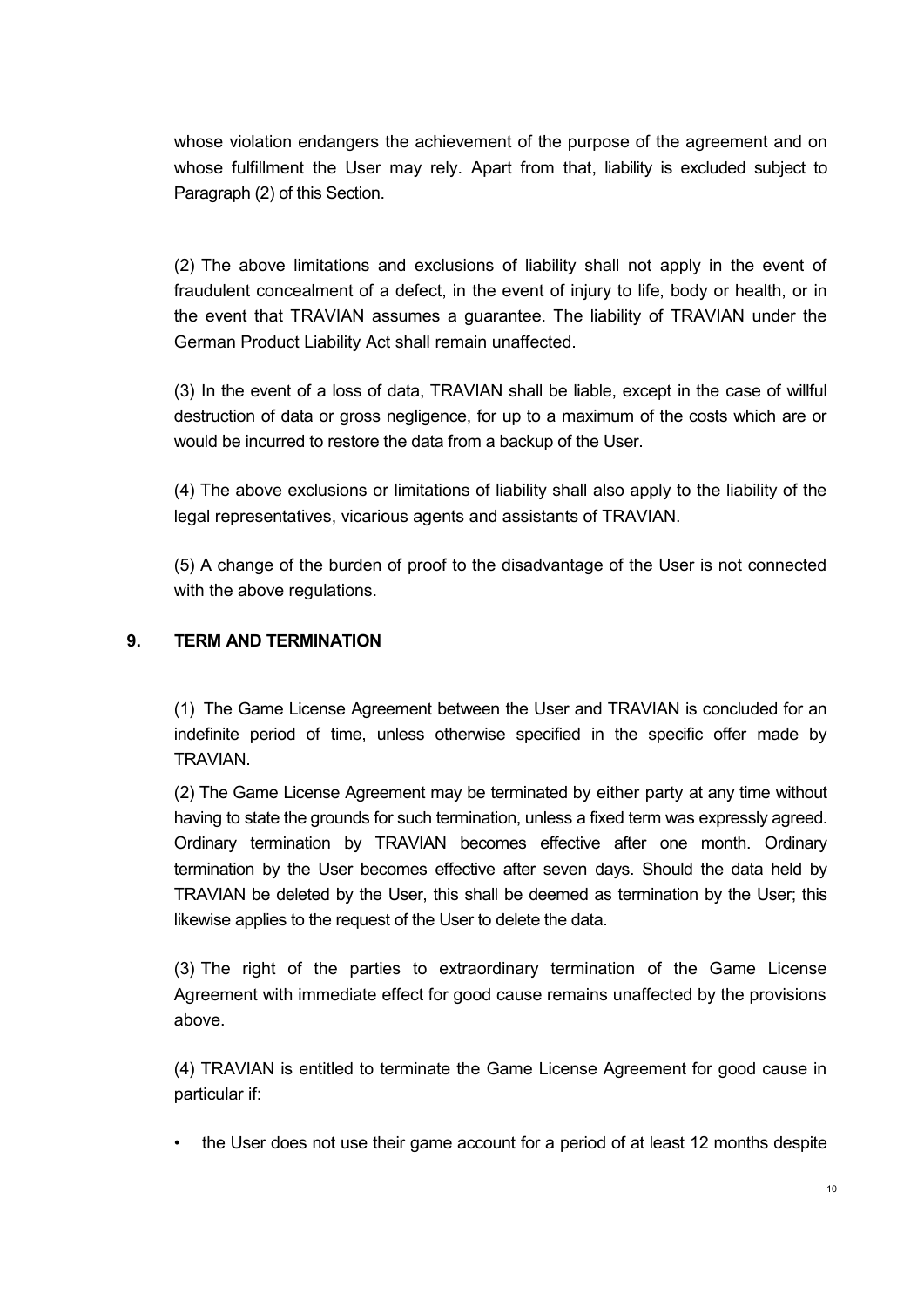being reminded twice by TRAVIAN;

- the User, contrary to Section 4 Paragraph 2, acquires credits, game currency, virtual currency, or virtual services for the Game for real money from third parties or sells them to third parties or trades in corresponding virtual currencies and goods outside the Game;
- the User defaults on payment of the fees with an amount of at least EUR 10.00 and does not pay despite being reminded twice;
- the User culpably commits a serious breach of the obligations under Section 6.

(5) Before TRAVIAN issues notice of an extraordinary termination, a warning notice must normally be issued to draw the User's attention to their misconduct and indicate the threat of termination. In case of serious violations, immediate termination without prior warning is permissible. A serious violation is a violation where TRAVIAN cannot be reasonably required to further adhere to the agreement.

(6) Termination of the Game License Agreement requires the text form. Moreover, the User has the option for paid Game License Agreements to terminate the Game License Agreement online by means of a corresponding button in accordance with Section 9 Paragraph 2.

(7) Notwithstanding all other legal or contractual rights, TRAVIAN may temporarily or permanently exclude Users from accessing the Game, who culpably, regularly, repeatedly, or notably violate legal regulations, the rights of third parties, the Game Rules, and these GTC. Such exclusions may also apply to parts of the Game. TRAVIAN can, for instance, restrict a User's chat function or exclude a User from using forums or other communication platforms, especially if the User concerned insults or harasses other Users.

## **10. AMENDMENT OF THE GTC BY TRAVIAN**

(1) TRAVIAN reserves the right to amend or supplement these GTC with effect for the future, if this is deemed necessary for valid reasons. This includes in particular cases in which adjustments to the legal and statutory situation or new technical developments are necessary, gaps in the regulations are to be closed, or the range of services of TRAVIAN is changed or such changes occur for the benefit of the User. If the contractual balance between the parties is significantly disturbed by the amendment and if the amendment becomes unreasonable for the User, as a result, the amendment shall not be made.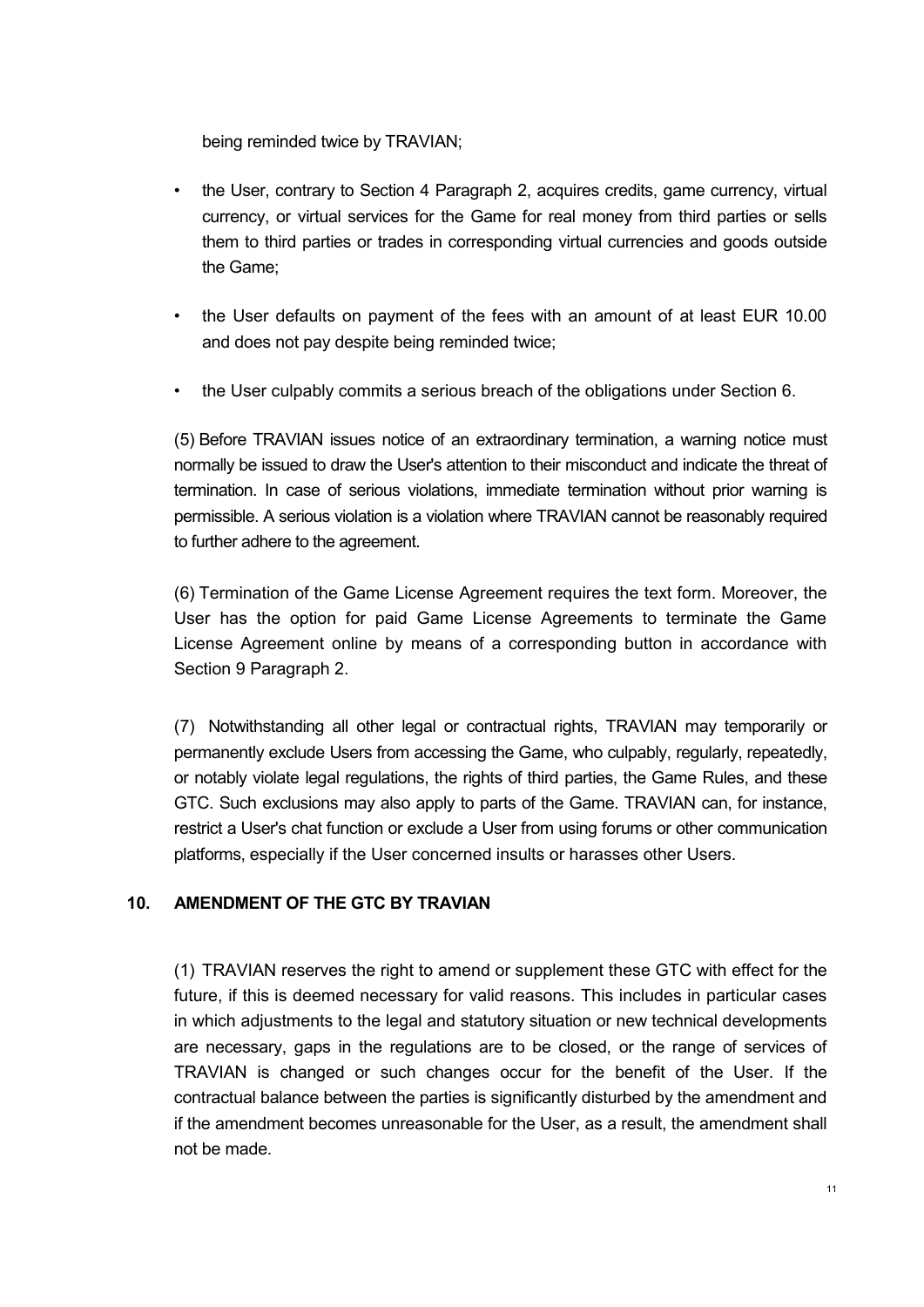(2) The User shall be notified of any amendments to these GTC in an appropriate manner. The notification is made either directly on the website of the Game, by opening a special window when logging into or starting the respective Game, by sending an in-game message to the User's game account, or by sending an email to the email address provided by the User.

(3) The User may object to the amendments to the GTC within six weeks of receipt of the notification and the opportunity to take note. For example, the User can send an email to [protest@traviangames.com i](mailto:protest@traviangames.com)n which the User declares their objection.

(4) If the User does not object to the amended GTC within the above deadline, the amended or supplemented GTC shall become effective with respect to the User.

(5) If the User objects within the above deadline, TRAVIAN has the right to terminate the agreement without further prior notification, which will also result in the deletion of the game account. The original GTC will then remain effective until termination of the agreement.

(6) TRAVIAN will specifically point out to the User in the notification of the GTC amendments the possibility of objection and termination, the deadline, and the legal consequences, in particular with regard to a failure to object.

## **11. FINAL PROVISIONS**

(1) Any agreements concluded on the basis of these GTC and related claims shall be governed exclusively by the laws of the Federal Republic of Germany, excluding the UN Convention on Contracts for the International Sale of Goods. If the User has concluded the agreement as a consumer, the mandatory consumer protection provisions applicable in the state in which the User has their usual place of residence shall also apply, provided that these provisions grant the User more extensive protection.

(2) The User may only offset claims of TRAVIAN against counterclaims that have arisen through the exercise of the statutory right of withdrawal or with undisputed or legally established counterclaims. The User can only exercise a right of retention if their counterclaim is based on the same contractual relationship.

(3) Should individual provisions of these GTC be invalid, this shall not affect the validity of the remaining provisions.

(4) The European Commission offers a platform for online dispute resolution at